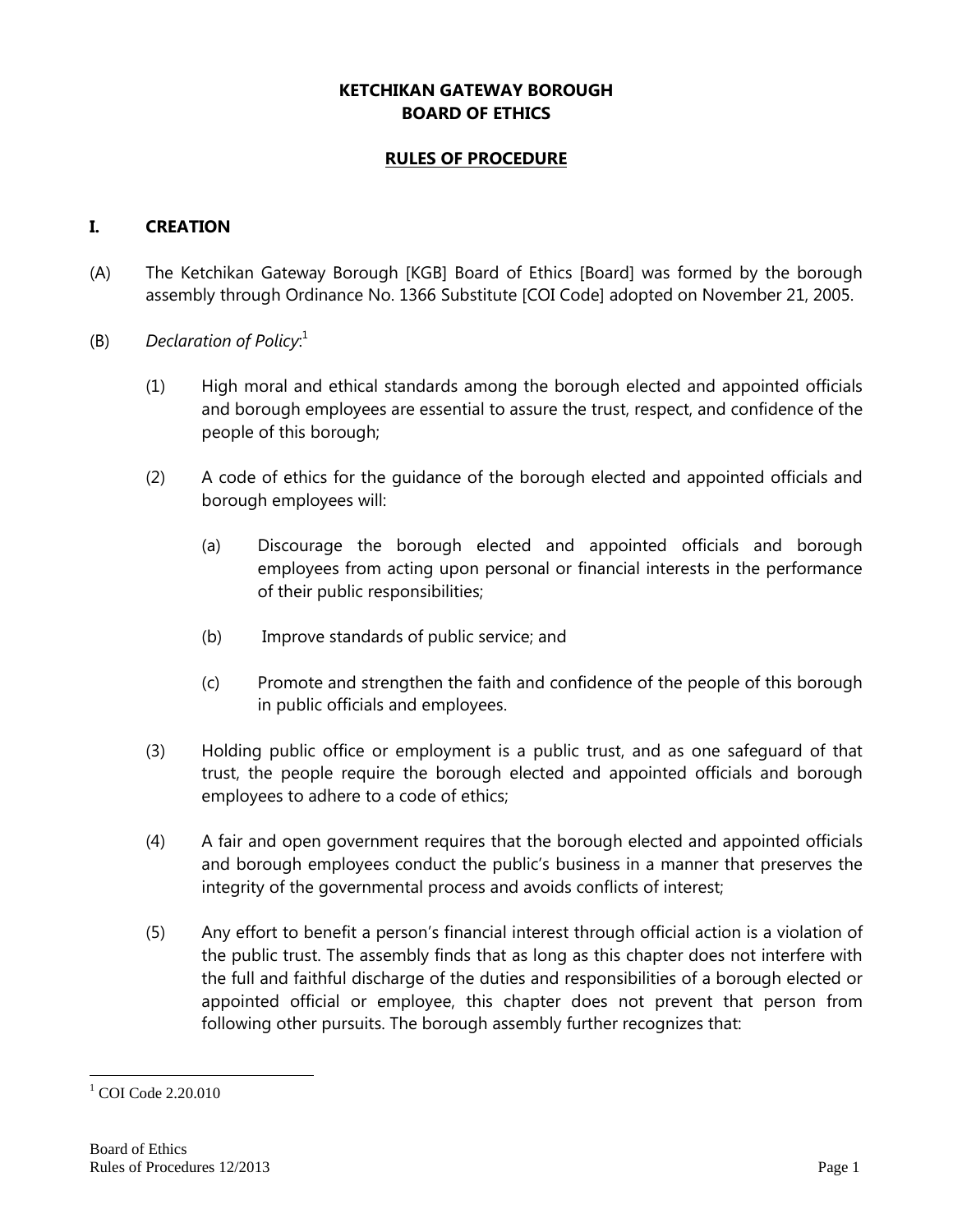- (a) In a municipality such as the Ketchikan Gateway Borough, elected and appointed officials and borough employees are drawn from society and therefore often have financial interests in the decisions and policies of local government;
- (b) People who serve as elected or appointed officials or borough employees should retain the right to interests of a financial nature;
- (c) Standards of ethical conduct for elected and appointed officials and borough employees must distinguish between those minor and insubstantial conflicts that are unavoidable in a free society and those conflicts of interest that are substantial and material.
- (6) Unethical conduct is prohibited. However, there is no impropriety if, as to a specific matter, an elected or appointed official or borough employee:
	- (a) Has a financial interest in the matter which is insubstantial or which is possessed generally by the public or a large class of persons to which the person belongs; or
	- (b) Performs some duty or has some influence which would have insubstantial or conjectural effect on the matter.
- (7) In order for the rules governing conduct to be respected both during and after leaving public service, the code of ethics must be administered fairly without bias or favoritism;
- (8) No code of conduct, however comprehensive, can anticipate all situations in which violations may occur nor can it prescribe behaviors that are appropriate to every situation; in addition, laws and regulations regarding ethical responsibilities cannot legislate morality, eradicate corruption, or eliminate bad judgment; and
- (9) Compliance with a code of ethics is an individual responsibility; thus all who serve the borough have a solemn responsibility to avoid improper conduct and prevent improper behavior by colleagues and subordinates.

### **II. BOARD ORGANIZATION AND ADMINISTRATION**

- (A) *The Board:<sup>2</sup>*
	- (l) The board shall consist of three regular members and two alternate members appointed by the mayor and confirmed by the assembly.
	- (2) Regular and alternate members of the board shall not:

 $\overline{a}$ <sup>2</sup> COI Code 2.55.010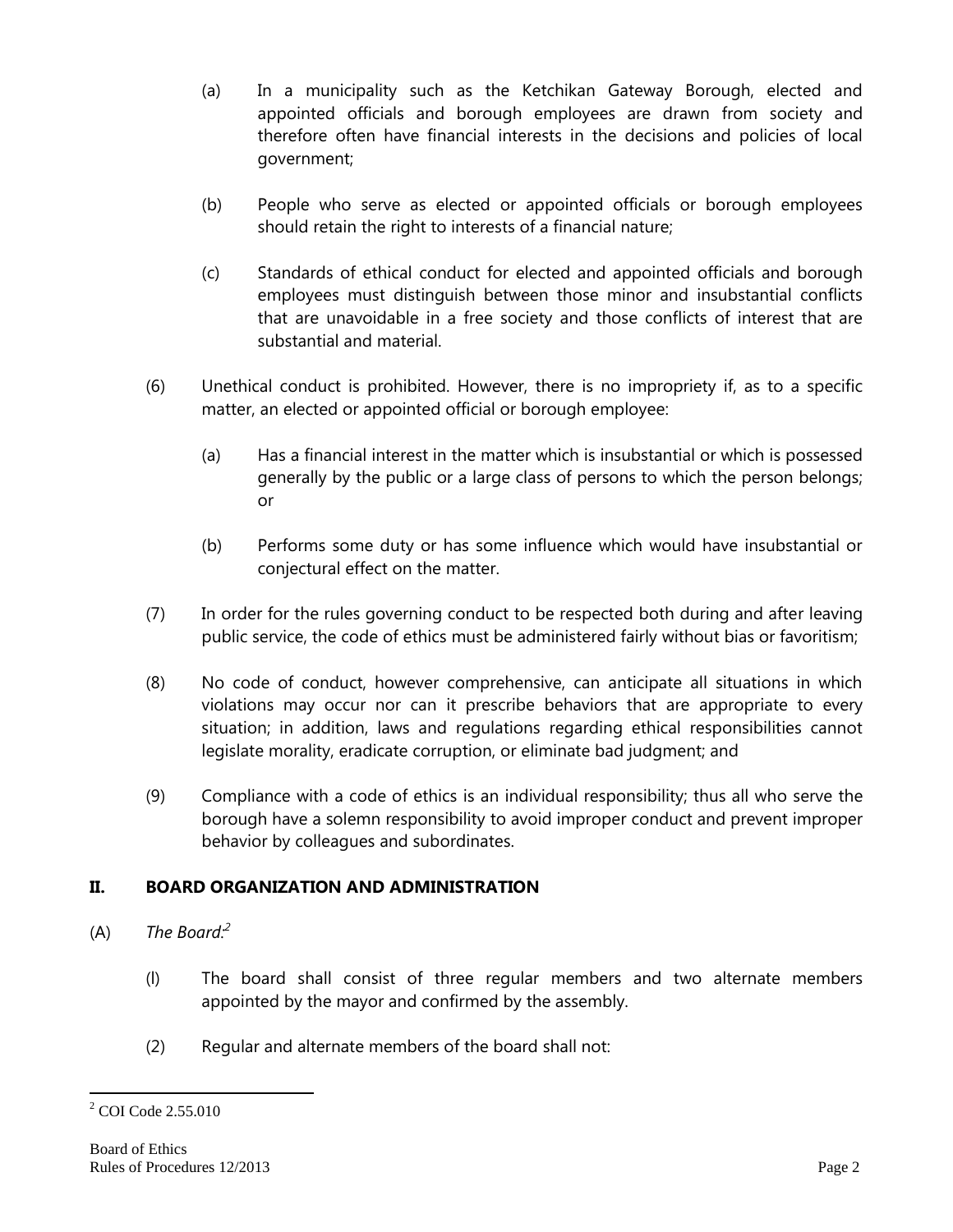- (a) Hold other elected office, appointed position with the borough, public or political party office;
- (b) Endorse or engage in any political or campaign activity on behalf of any candidate for public office; and
- (c) Be an employee of the borough or school district or any subdivision thereof.
- (3) Regular and alternate members of the board shall be appointed for a term of three years and hold office until a successor has been appointed and has qualified, but in no case shall this extend beyond three months after expiration of the regular or alternate member's term.
- (4) Vacancies shall be filled in the same manner that original appointments are made and shall be filled for the unexpired term of the regular or alternate member whose place has become vacant  $3$
- (B) *Staff*:

The office of the borough clerk shall serve as administrative and secretarial staff to the board, shall take and preserve minutes of all meetings, including those deemed confidential, and shall produce all reports and written documents. The borough clerk shall render an annual report on the costs of such activities, which shall be included in the annual budget as a separate item.<sup>4</sup>

(C) *Board Contact Information (subject to change at any time)*:

The Board may be contacted through the Borough Clerk's Office: Physical and Mailing Address: 1900 First Avenue Suite 115, Ketchikan, Alaska 99901. Telephone Number: (907) 228-6605 Fax Number: (907) 228-6697 Office hours are 8:00 a.m. to 5:00 p.m. The Board's e-mail address is: ethics@kqbak.us

- (D) *Board Meetings and Records*:
	- (l) The Board shall meet as often as it deems necessary to carry out its duties under the COI Code. A meeting may be called by the chair or by a majority of its members upon request to the chair or person acting in his or her stead. The chair shall choose the location of all Board meetings, taking into consideration the convenience of all Board members.
	- (2) Board meetings shall be conducted in accordance with the Alaska Open Meetings Act (AS 44.62.310-.312).

 $\overline{a}$ <sup>3</sup> COI Code 2.55.010

 $^{4}$  COI Code 2.55.030(e)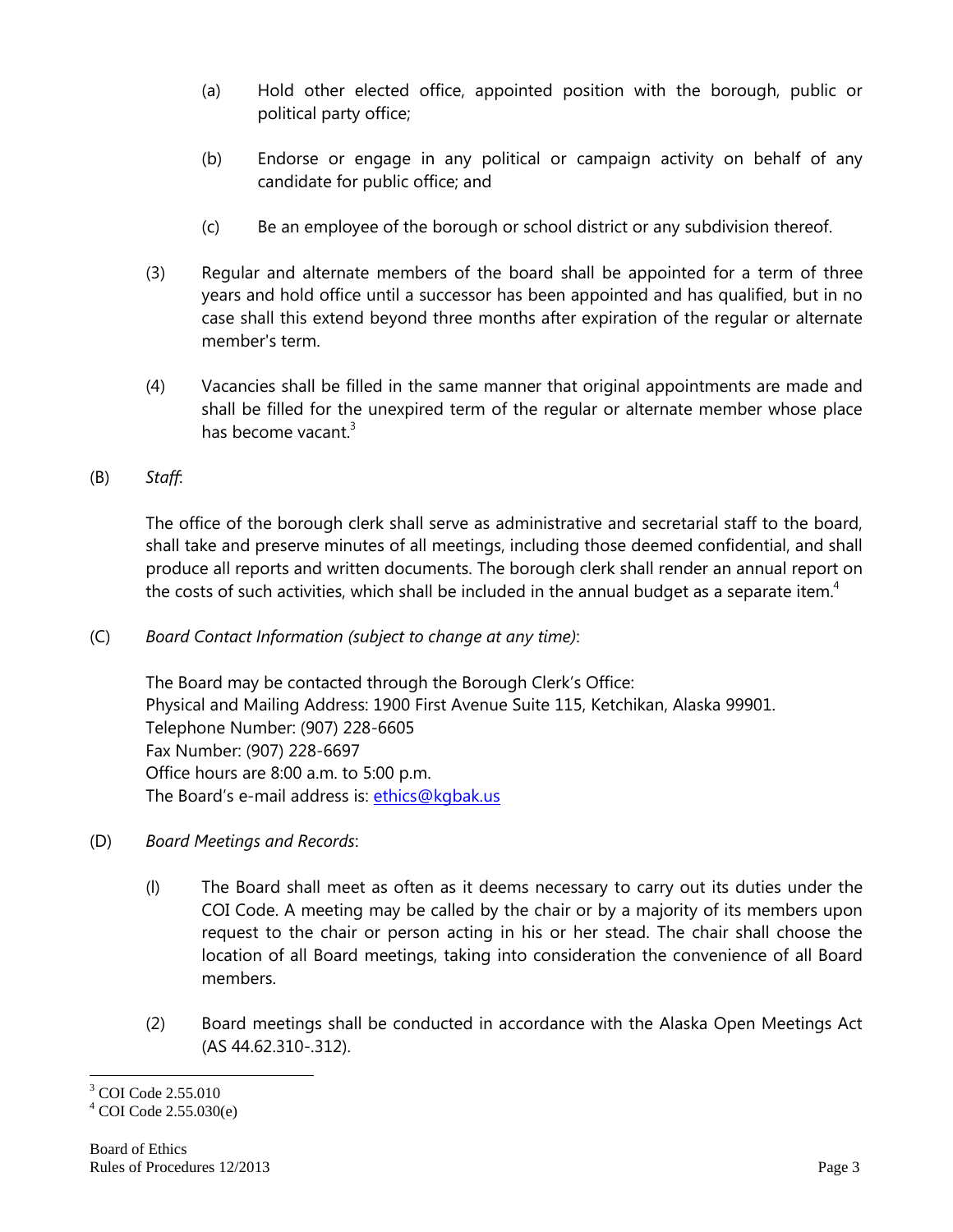- (3) Should any member have a known conflict of interest or appearance of conflict with respect to any matters before the Board, that member should state the conflict and/or appearance of conflict and refrain from participation.
- $(4)<sup>5</sup>$  A Board member who will be absent from a meeting may participate in and vote at the meeting by telephone or other electronic means under the following circumstances:
	- a. The meeting is held with two (2) members physically present.
	- b. Reasonable technical capabilities are available at the meeting location to allow the member to participate by teleconference, to include being able to hear and engage in discussion, and being audible to all persons participating in the meeting;
	- c. Prior to the meeting reasonable efforts are made to ensure that the member participating by teleconference is provided with the meeting agenda and other pertinent documents to be discussed and/or acted upon; access to the agenda and documents from the borough's website will be considered sufficient access; and
	- d. All votes taken at the meeting are by roll call.
	- e. The Board chair may participate in meetings of the Board as set forth in items a. to d. above but shall designate a member who is physically present to chair the meeting.
	- f. Board members may not use teleconferencing as a regular form of participating in meetings of the Board.

# (E) *Board Action*: 6

- (1) The Board acts by a majority of members present at a meeting at which there is a quorum. Three (3) members of the board consisting of at least two (2) regular members and up to one (1) alternate member shall constitute a quorum. A two-thirds [2/3] vote of the three regular members shall be necessary to take any action.
- (2) Any regular member may administer oaths and receive testimony from witnesses at a meeting of the board of ethics.
- (3) Alternate members, unless serving in the place of a regular member, shall not participate in debate or vote upon actions of the board.<sup>7</sup>

 $\overline{a}$ <sup>5</sup> Similar to Assembly teleconferencing requirements, See KGB Code 2.15.050

 $6$  COI Code 2.55.030(a)

 $7^7$  COI Code 2.55.030(c)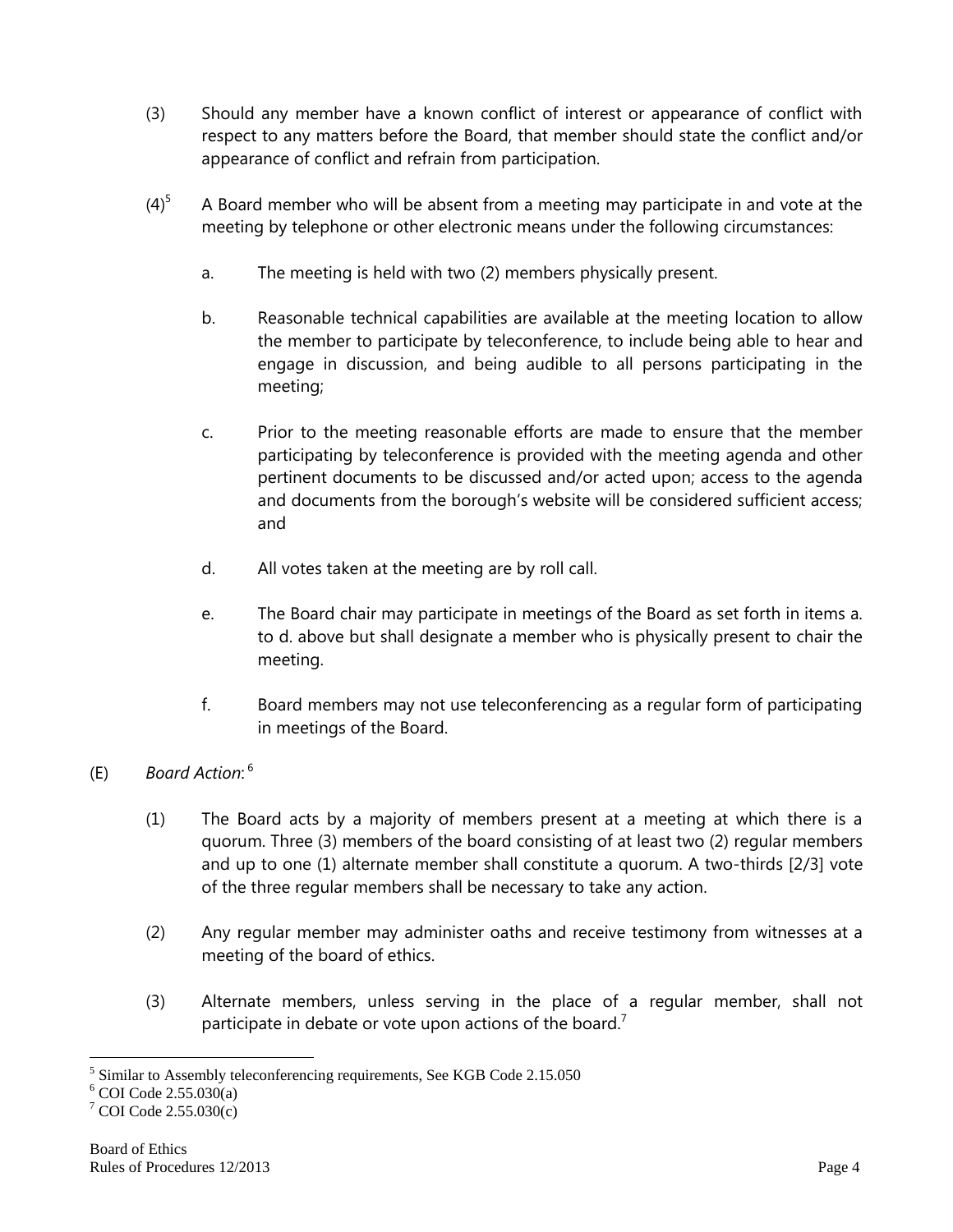- (F) *Disqualification from Participation*:
	- (1) In the event a regular member has a conflict on a pending board case in violation of this chapter the regular member shall declare the conflict and be excused from serving on the board for the duration of the case. The remaining regular members shall select an alternate member for hearing and decision of the case for which the replaced regular member is prevented from participating by a conflict. The selected alternate member shall have all the powers and duties of a regular member only while serving as a replacement for a regular member. $8<sup>8</sup>$
- (G) *Meeting Minutes*:
	- (1) The Board shall keep minutes of its proceedings, showing the vote of each member upon every question, and shall keep records of its investigations and other official actions $9$
	- (2) The minutes of the Board shall be available for public inspection at the borough clerk's office during regular office hours and shall be posted on the borough's website at [www.kgbak.us](http://www.kgbak.us/)

### **III. POWERS AND DUTIES OF THE BOARD**

The Board shall have the power and duty to: $10<sup>10</sup>$ 

- (A) Initiate and receive complaints of violations of any of the provisions of this chapter;
- (B) Conduct investigations, inquiries and hearings concerning any matter covered by this chapter;
- (C) Subpoena persons or documents and, by a majority vote, issue subpoenas to the fullest extent authorized by law;
- (D) Determine whether to investigate and whether to act upon any particular complaint;
- (E) Request the assistance of other appropriate agencies in conducting investigations;
- (F) Consult with borough agencies, officials and employees on matters involving ethical conduct which are specific to the Ketchikan Gateway Borough Board of Ethics;
- (G) Recommend such legislative action as it may deem appropriate to effectuate the policy of this chapter;

<sup>8</sup> COI Code 2.55.030(b)

 $\degree$  COI Code 2.55.030(d)

 $10$  COI Code 2.55.020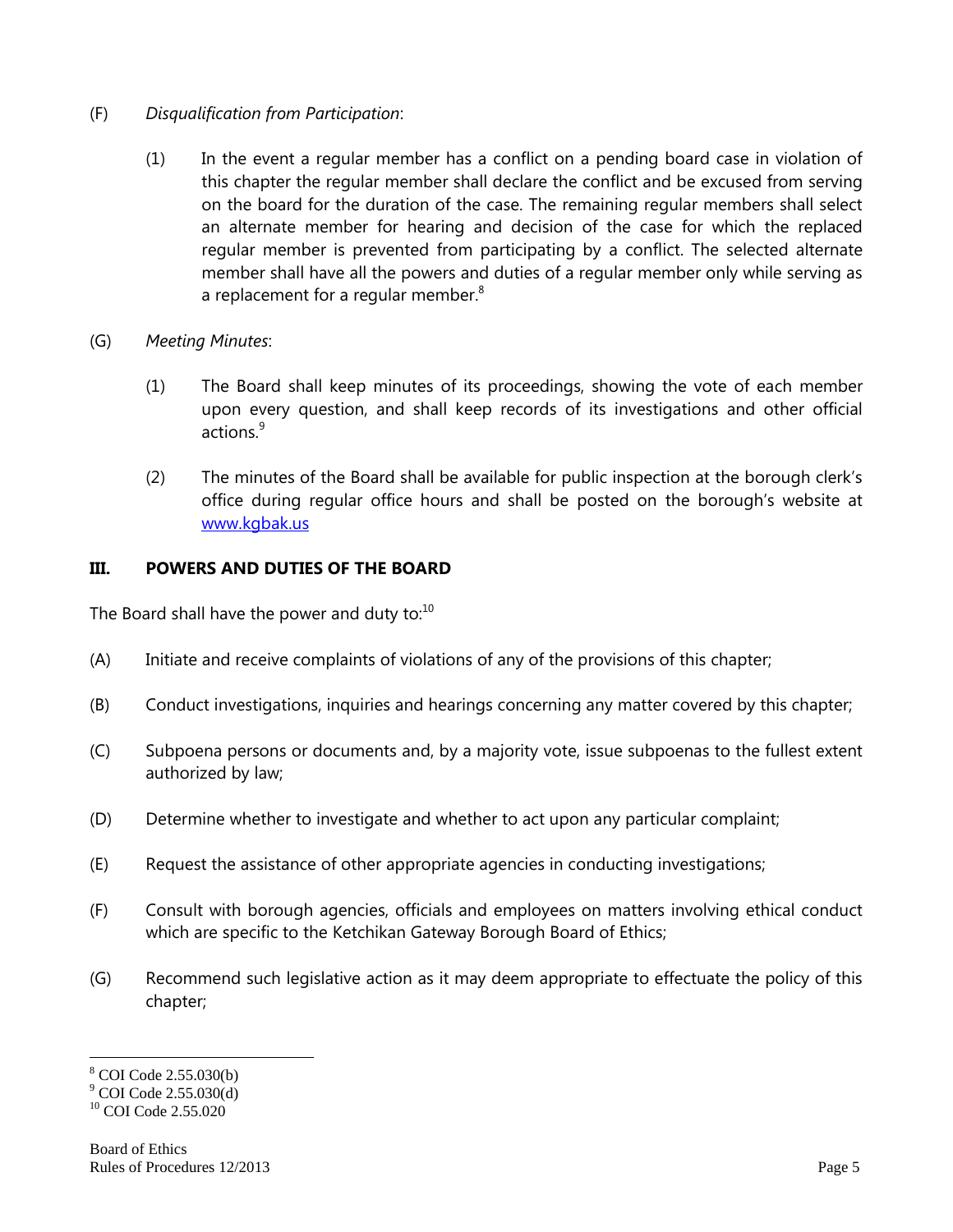- (H) Promulgate rules and regulations for the conduct of board of ethics activities, including procedural rules consistent with the requirements of due process of law, for approval of the borough assembly;
- (I) Prescribe forms for the disclosure and registration of information as provided in this chapter;
- (J) Render advisory opinions with respect to the provisions of this chapter;
- (K) Advise any individual whose acts are the subject of a complaint to the board and consult with such individual early in the process; and
- (L) Accept and consider complaints of violations of this chapter, and offer recommendations with respect to remedies for violation of that chapter.

## IV. PERSONS SUBJECT TO THE JURISDICTION OF THE BOARD<sup>11</sup>

- (A) The Board shall be the reviewing authority in the case of an elected official, appointed official, the borough manager, the borough clerk, the borough attorney, or the superintendent.
- (B) In the case of a borough employee supervised by the borough manager, the borough manager or designee shall be the reviewing authority.

# **V. COMPLAINTS**

- (A) The Board may not investigate and shall not accept complaints filed against persons who do not come under the Board's jurisdiction pursuant to the COI Code.
- (B) *Form and Place of Filing*: 12
	- (1) Any person may file a complaint against any elected or appointed official alleging a violation of the provisions of the COI Code.
	- (2) All complaints under the COI Code shall be made in writing signed by the complainant affirming that to the best of that person's knowledge, information, and belief formed after reasonable inquiring, the facts stated in the complaint are true.
	- (3) The complainant shall identify the COI Code section that was allegedly violated or how the complainant believes the COI Code was violated, a description of the evidence, and the name of the complainant and contact information.
	- (4) A complaint shall be submitted to the borough clerk. If the complaint is regarding the borough clerk, the complaint shall be submitted to the borough attorney.

<sup>&</sup>lt;sup>11</sup> COI Code 2.20.120

<sup>&</sup>lt;sup>12</sup> COI Code 2.20.110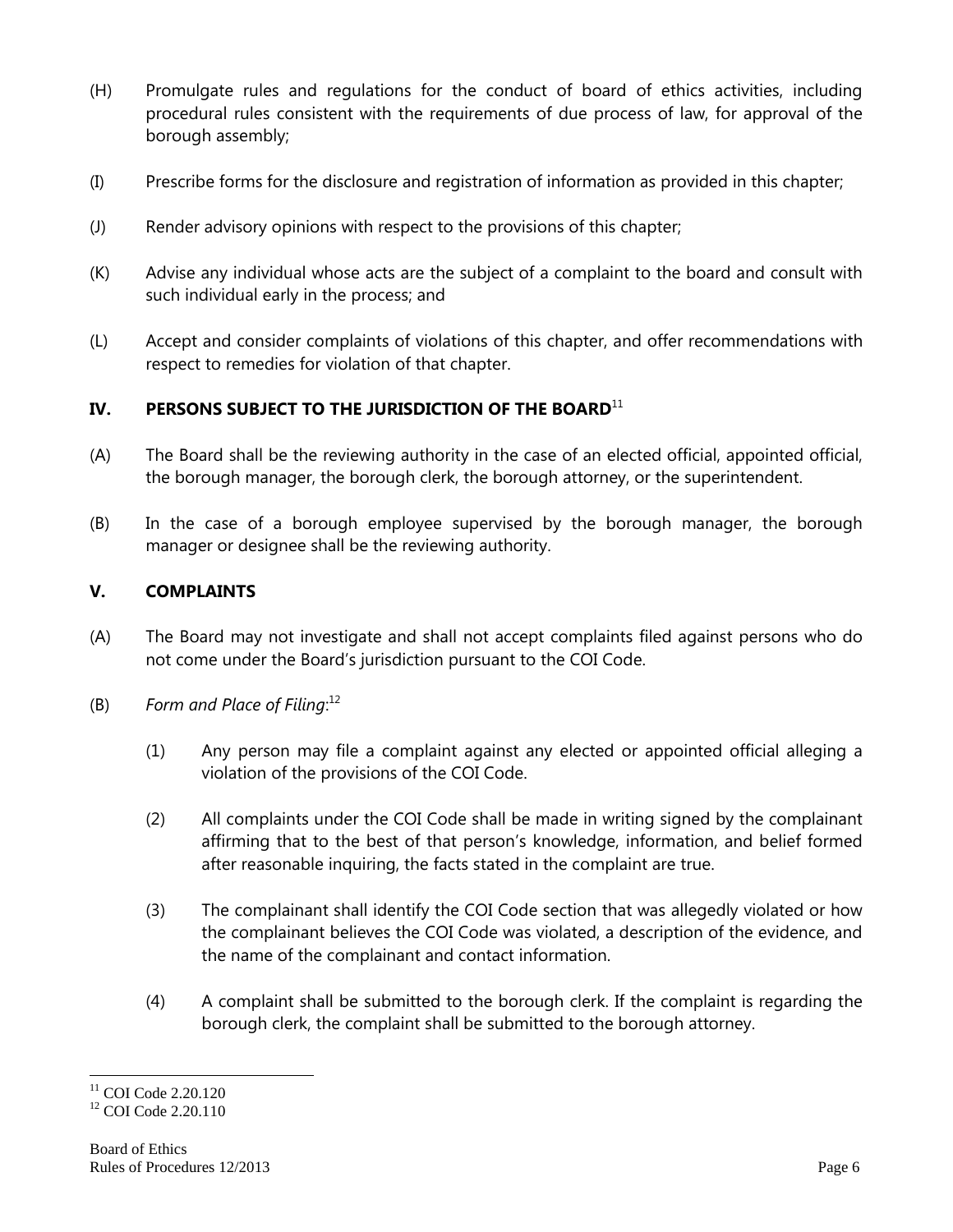- (5) Upon receipt, the complaint shall be dated and numbered and a copy shall be forwarded to the borough attorney who shall review the complaint to determine whether it contains the required information, is in the required form, and alleges facts which, if found to be true, could form the basis for a violation of this chapter. Upon a determination that the complaint satisfies these requirements, the borough attorney shall forward the complaint to the Board.
- (6) The Board shall not accept or act upon any anonymous complaint.
- (C) *Time of Filing*:

A complaint must be filed within one (1) year of the alleged violation.

- (D) *Initial Review by Attorney*
	- (1) Upon receipt of a complaint, the attorney shall promptly conduct an initial review of the same to determine the following:
		- (a) whether the complaint contains all of the relevant information required by the COI Code including, without limitation, a concise statement of the nature of the complaint and specific facts indicating that a violation of the COI Code has occurred;
		- (b) whether the person against whom the complaint has been filed is a covered official subject to Board action;
		- (c) whether the complaint has been timely filed (within one (1) year of when the complainant knew or should have known of the conduct complained of);
		- (d) whether a reasonable person would conclude that the specific facts alleged indicate a probable violation of the COI Code of the type and magnitude justifying a full investigation by the Board.
	- (2) If during the initial review, the attorney determines the facts alleged in the complaint, even if proven, would not constitute a violation of the COI Code, the borough attorney shall notify the borough clerk of the deficiencies, and the borough clerk shall reject the complaint and notify the complainant of the rejection and the reason(s) for the rejection.
	- (3) If after the initial review, the attorney determines that the complaint is against a person who is not a covered official subject to the COI Code and the Board therefore lacks jurisdiction over that individual, the attorney shall notify the borough clerk, and the borough clerk shall reject the complaint and notify the complainant of the rejection and the reason(s) for the rejection.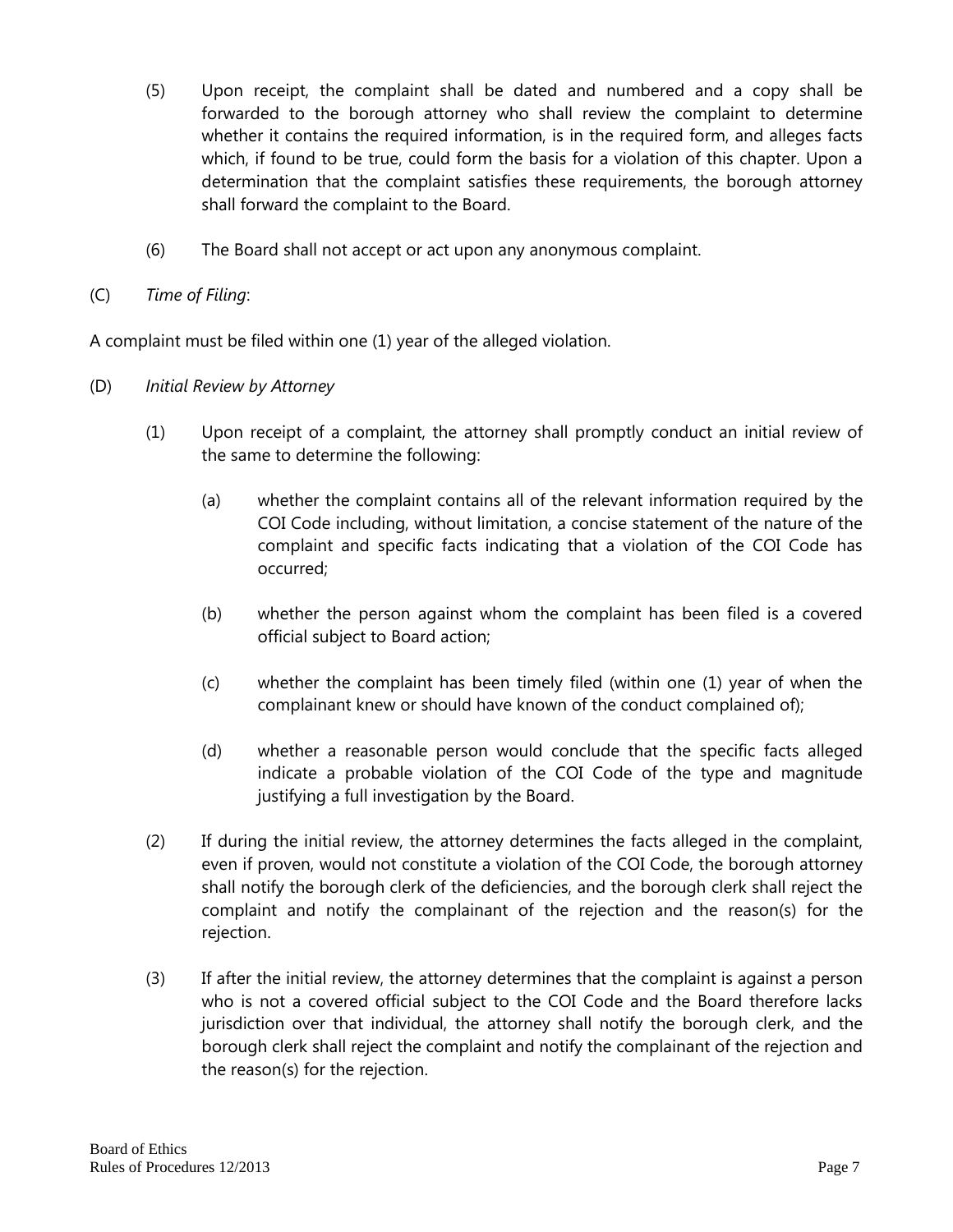- (4) lf the attorney believes that the complaint has not been timely filed pursuant to the COI Code, or that a reasonable person would conclude that the specific facts alleged, together with any relevant information acquired during the limited investigation, if any, do not indicate a probable violation of the COI Code of the type and magnitude justifying a full investigation by the Board, or that the Board should exercise its discretion and decline to accept or investigate the complaint for one or more of the reasons set out in the COI Code, then the attorney shall recommend appropriate action.
- (5) If the attorney determines the facts alleged, if proven, would constitute a violation of the COI Code, the attorney shall forward the complaint to the Board.<sup>13</sup>
- (6) The attorney shall include in the recommendation to the Board, and shall advise the Board, if he is aware of any of the following:
	- (a) the individuals and conduct complained of have already been the subject of a resolved or ongoing complaint, or
	- (b) the conduct complained of is primarily a matter more appropriately and adequately addressed and handled by other federal, state, or local agencies or authorities including, but not limited to, law enforcement authorities.
	- (c) the official carried out an action in accordance with a borough attorney's advisory opinion if the official fully disclosed all relevant facts reasonably necessary to the issuance of the advice. $14$
- (7) All complaints not disposed of as set forth above shall proceed to the investigation and final disposition stages described below.

### (E) *Board Action on Complaint and Conduct of Investigation:*

- (1) Upon receipt of a complaint, the board shall convene at its next regularly scheduled meeting, or sooner, as determined by the board chair, to schedule the investigation and hearing on the complaint. $15$
- (2) The board shall give the respondent and the complainant notice with a copy of the complaint and an opportunity to present written information or oral testimony, including the names of any witnesses they wish to have interviewed by the board. The investigation may include use of an investigator designated by the board to garner relevant evidence for consideration by the board in its investigation. Any hearing by the board for investigation and decision on the complaint shall be conducted at least ten (10) days after notice has been provided to the respondent. The board's

 $\overline{a}$  $13$  COI Code 2.20.110 (d)

<sup>&</sup>lt;sup>14</sup> COI Code 2.20.150

<sup>&</sup>lt;sup>15</sup> COI Code 2.55.040 (a)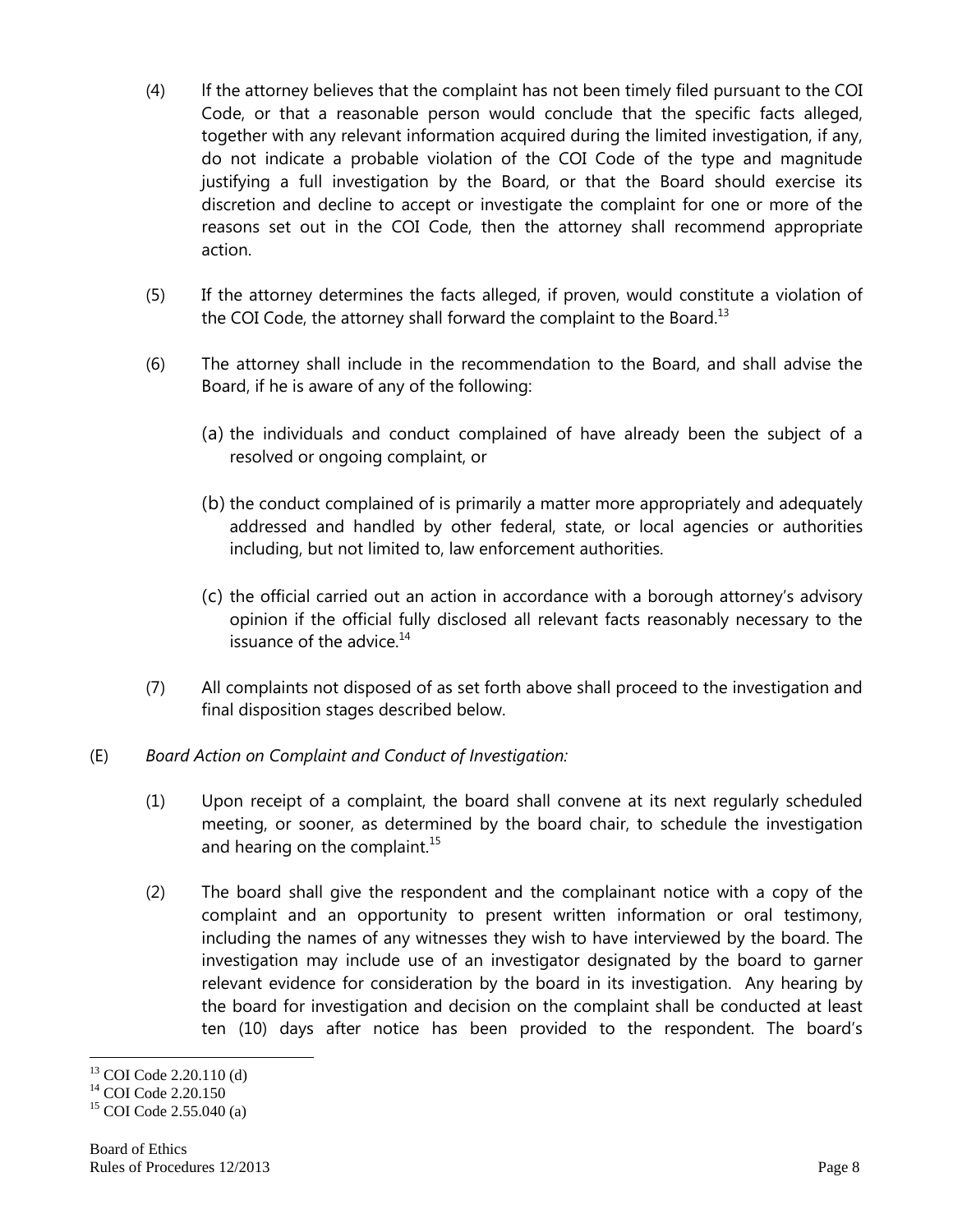investigation shall be conducted at a regular or special meeting, none of which may be conducted in executive session subject to the Open Meetings Act.<sup>16</sup>

- (3) Such investigation may involve, without limitation, one or more of the following:
	- (a) Any member may administer oaths and receive testimony from witnesses at a meeting of the Board.<sup>17</sup>
	- (b) A request for more information, including, without limitation, documentation or tangible evidence, from the complainant, the respondent, or the assembly or board with which the official is associated.
	- (c) A request for resources, pursuant to applicable laws and other requirements, including the assistance of a private investigator; provided, however, such request shall be subject to availability of funds appropriated for that purpose by the Borough Assembly.
	- (d) Such interviews with the complainant, respondent, other proper officials, and anyone else the Board deems necessary to gather the facts and information needed to investigate and resolve the complaint in a timely and complete manner.
- (4) The investigative hearing may be conducted as follows:
	- (a) The Chair introduces the complaint "This is the time and place for the investigative hearing on Board of Ethics Case Number XXXX-XX, a complaint alleging a violation of KGB Code Section X.XX.XXX for
	- (b) Complainant enters the complaint and attached documents into the record as exhibits and provides summary of complaint. If complainant declines to participate, the chair will enter the complaint and attached documents into the record and read a summary of the complaint aloud.
	- (c) Complainant may offer any additional evidence or testimony for consideration by the Board.
		- i. Clerk issues oath to witnesses
		- ii. The Board may ask Complainant and complainant's witnesses questions
		- iii. The respondent may ask the complainant and complainant's witnesses questions
		- iv. The complainant may ask redirect questions of its witnesses or provide testimony on redirect
	- (d) Board enters any additional documents provided in response to Board requests as exhibits
	- (e) Board inquires of witnesses requested by the Board
		- i. Clerk issues oath to witnesses
		- ii. Board asks questions of Board-requested witnesses

 $16$  COI Code 2.55.040 (a)

 $17$  COI Code 2.55.030 (a)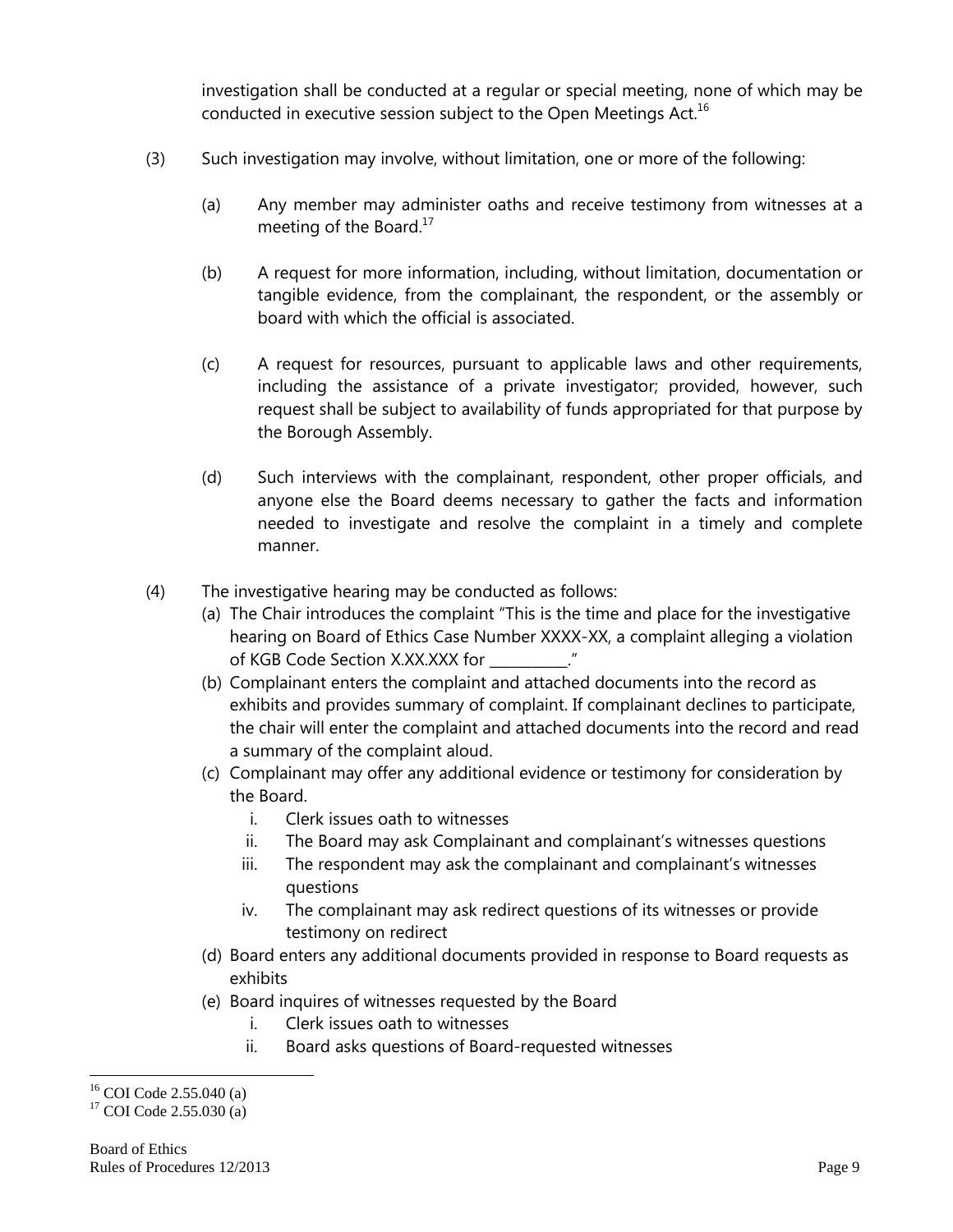- iii. Respondent may ask questions of each Board-requested witness
- iv. Complainant may ask questions of board requested witnesses
- v. Board asks any additional follow up questions of Board-requested witnesses
- (f) Respondent presents any documents desired to be considered as evidence
- (g) Respondent presents any witnesses offered by Respondent
	- i. Clerk issues oath to witnesses
	- ii. Respondent asks questions of respondent-requested witnesses
	- iii. Complainant may ask questions of any respondent offered witnesses
	- iv. Board asks questions of each respondent-requested witness
	- v. Respondent asks any additional follow up questions of respondentrequested witnesses
- (h) Rebuttal Board seeks additional information
	- i. asks additional questions of witnesses in rebuttal
	- ii. invites complainant to make closing remarks
	- iii. invites respondent to make closing remarks
	- iv. may postpone hearing to invite additional witnesses to testify or to seek additional documentary evidence
- (i) Board discussion, decision, and findings of fact must include open session vote on the 3 questions in 2.55.040:
	- i. Whether the board finds by a preponderance of the evidence one (1) or more violations within the jurisdiction of the board; and if so
	- ii. Whether the board recommends further administrative or remedial actions; and
	- iii. What specific sanctions, corrective actions or referrals, if any, the board recommends<sup>18</sup>
- (5) The Board may decline to accept or investigate a complaint if it determines that:
	- (a) the individuals and conduct complained of have already been the subject of a resolved or ongoing complaint, or
	- (b) the conduct complained of is primarily a matter more appropriately and adequately addressed and handled by other federal, state, or local agencies or authorities including, but not limited to, law enforcement authorities. If other agencies or authorities are conducting an investigation of the same actions or conduct involved in a complaint filed pursuant to the COI Code, the Board shall stay its complaint investigation pending final resolution of such other investigation.
	- (c) the official carried out an action in accordance with a borough attorney's advisory opinion if the official fully disclosed all relevant facts reasonably necessary to the issuance of the advice. $19$
- $(6)$  Sanctions for Violations:<sup>20</sup>

 $\overline{a}$ <sup>18</sup> COI Code 2.55.040 (a)

<sup>19</sup> COI Code 2.20.150

<sup>&</sup>lt;sup>20</sup> COI Code 2.21.130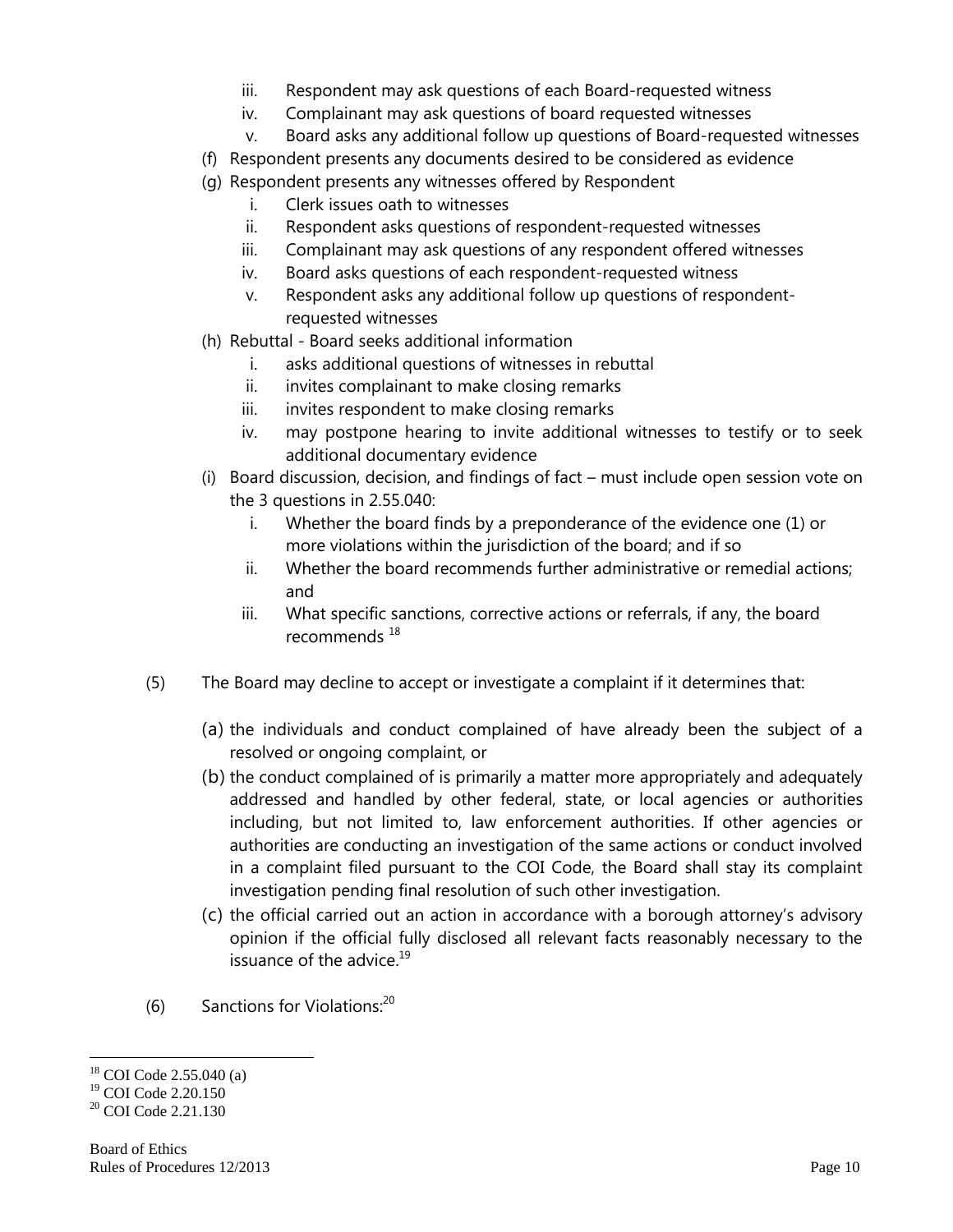- (a) Any official found by the Board to have violated any of the provisions of the COI Code or to have furnished false or misleading information shall be subject to appropriate sanctions under the COI Code
- (b) Any municipal contractor who fails to provide documents or information requested by the Board shall be subject to cancellation of contract rights as determined by the appropriate entity.
- (F) *Final Report and Recommendations.*
	- (1) Upon completion of the investigation, the Board shall issue a written report which shall  $include<sup>.21</sup>$ 
		- (a) A summary of the investigation;
		- (b) A complete record of any proceedings, including but not limited to any testimony heard by the Board; and
		- (c) Recommendations for such administrative or legal action it deems appropriate.
	- (2) Action on complaints and investigations shall be completed within one hundred twenty (120) days of the filing of the complaint. By a majority vote the Board may extend the completion date for an additional sixty (60) days.<sup>22</sup>
	- (3) Upon completion of the report, the Board shall furnish a copy to the complainant, the person under investigation, and the borough mayor, borough assembly, school superintendent or school board depending on the entity having jurisdiction.<sup>23</sup>

#### **VI. PENALTIES FOR MISCONDUCT:**<sup>24</sup>

- (A) If an official has been found to have violated the COI Code the borough assembly, or the school board in the case of a school board member or the superintendent:
	- (1) Shall order the official in writing to stop engaging in any official action related to the violation;
	- (2) May order divestiture, restitution, or forfeiture;
	- (3) May take disciplinary action, including reprimand, or in the case of the borough manager, borough clerk, borough attorney or superintendent, up to and including discharge.

 $21$  COI Code 2.55.040 (b)

 $22$  COI Code 2.55.040 (c)

 $^{23}$  COI Code 2.55.040 (d)

 $24$  COI Code 2.20.160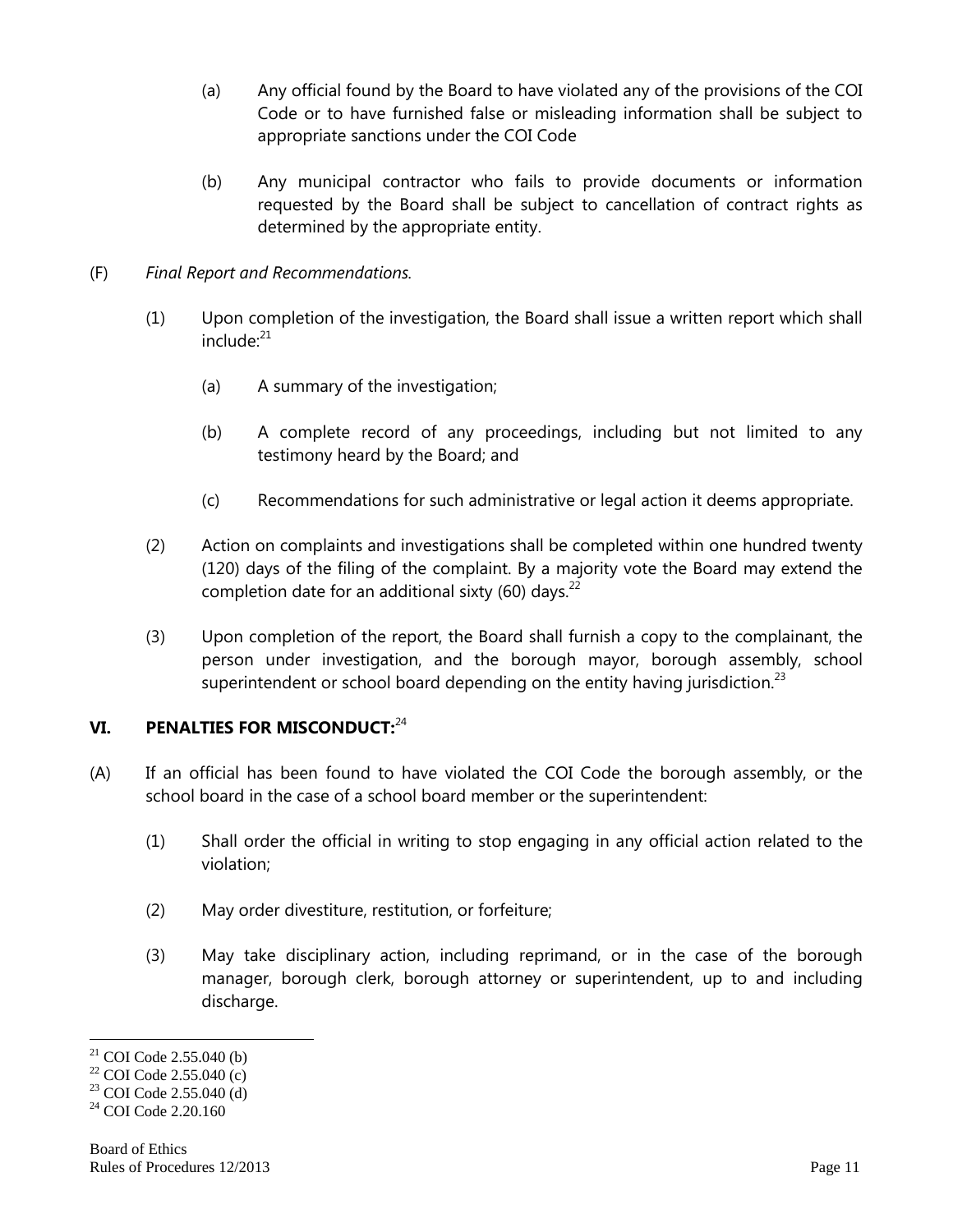- (B) If a former official has been determined to have violated the COI Code, the borough assembly or school board may:
	- (1) Issue a public statement of findings, conclusions, and recommendations; and
	- (2) Request the borough attorney to exercise all legal and equitable remedies available to the Borough to seek whatever relief is appropriate.
- (C) The above penalties shall be exclusive penalties for violation of the COI Code, but shall not affect the right of the Borough to seek civil or contractual remedies against any such official and shall not limit prosecution or action under any other law or policy. The jurisdiction of the board of ethics is non-exclusive and is concurrent with the courts. If the conduct appears to constitute a violation of state criminal laws the matter shall also be referred to the state district attorney for prosecution.
- (D) *Judicial Penalties*. 25

Any person found by a court to be guilty of knowingly violating any of the provisions of the COI Code or of furnishing false, misleading or incomplete information to the investigation entity with the intent to mislead, upon conviction thereof, shall be punished by a fine of up to one thousand dollars (\$1,000).

- (E) *Invalid Actions*: 26
	- (1) Any contract negotiated, entered into, or performed in violation of any of the provisions of the Code shall be voidable as to the borough and/or the school district but only by action of the borough assembly or school board.
	- (2) Any permit, license, ruling, determination, or other official action of an agency applied for or in any other manner sought, obtained or undertaken where the beneficiary knew or should have known of a violation of any of the provisions of the Code may be invalidated by the borough assembly or school board, as applicable.

# **VII. BOARD ADVISORY OPINIONS<sup>27</sup>**

(A) Upon the written request of a borough official, the Board of Ethics shall issue an advisory opinion interpreting the COI Code. The requester shall supply any additional information requested by the Board in order to issue the opinion. The request shall be on a form provided by the Borough Clerk and shall be submitted to the Borough Clerk's Office.

<sup>&</sup>lt;sup>25</sup> COI Code 2.20.170

<sup>26</sup> COI Code 2.20.180

 $27$  Similar to Borough attorney's advisory opinions. See COI 2.20.140